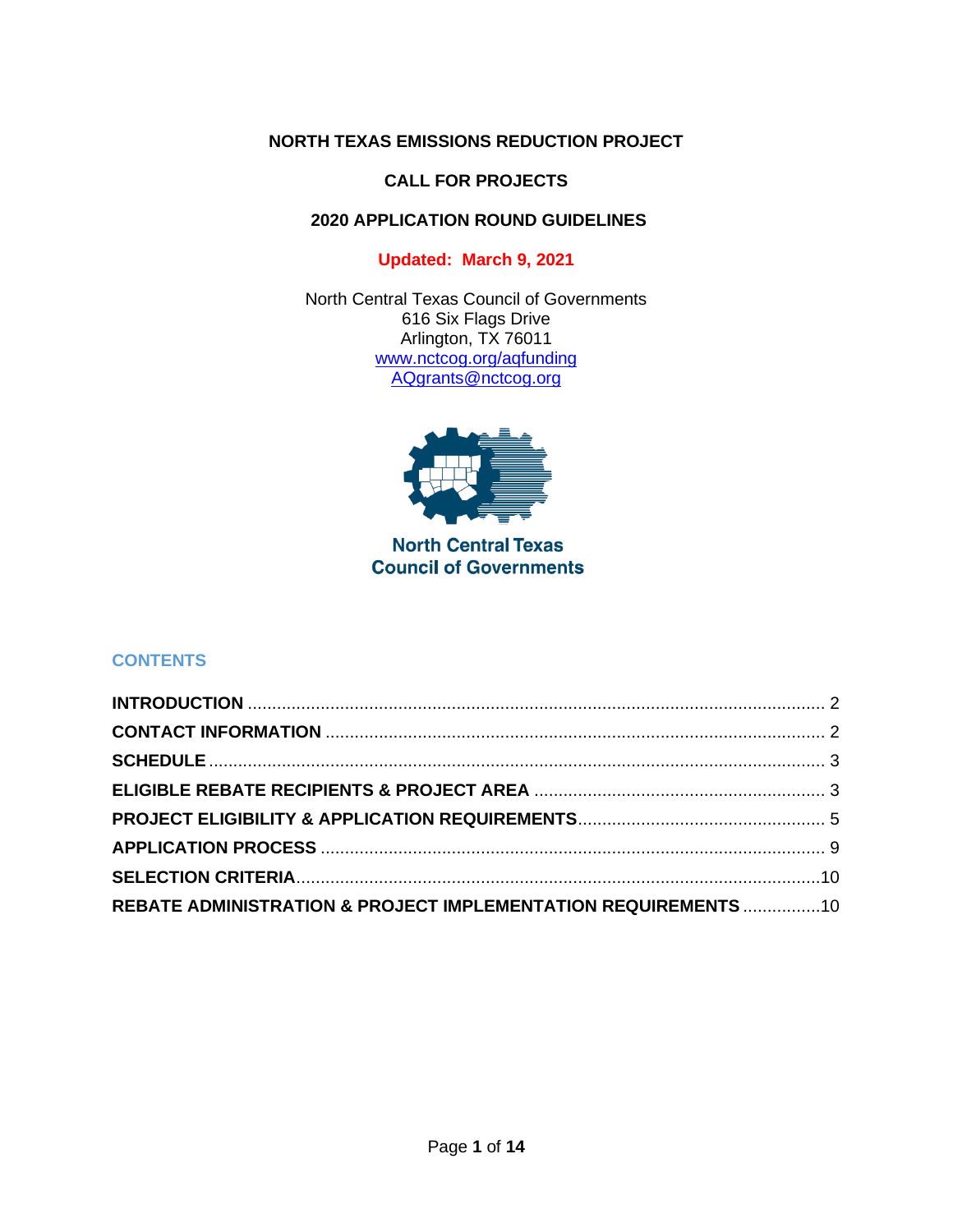#### **INTRODUCTION**

The North Central Texas Council of Governments (NCTCOG), using funds received through the Environmental Protection Agency's (EPA) Clean Diesel Funding Assistance Program Fiscal Year (FY) 2019 is offering rebate funding through the North Texas Emissions Reduction Project (NTERP) 2020 Call for Projects (CFP). This CFP will fund replacement of existing dieselpowered heavy-duty vehicles or equipment operating in the Dallas-Fort Worth (DFW) ten-county ozone nonattainment area as well as two additional counties due to their location near the DFW ozone nonattainment area and identified within a 12-county area housing several goods movement and transportation hubs.

Ten counties in the North Central Texas region were reclassified from moderate to serious nonattainment in August 2019 under the 2008 ozone National Ambient Air Quality Standards (NAAQS). This means ground-level ozone pollution levels in these counties are higher than the level that EPA has identified as safe for human and environmental health. Ozone is formed when nitrogen oxides  $(NO<sub>x</sub>)$  and volatile organic compounds mix in the presence of sunlight and heat. Breathing ground-level ozone can result in several health effects that are observed in broad segments of the population. Observational studies indicate that higher daily ozone concentrations are associated with increased hospital admissions and other markers of morbidity.<sup>1</sup> In addition to threatening human health, high ozone concentrations pose a risk to the environment, wildlife, agriculture, and manufactured structures in the region. Ozone nonattainment can also cost the region economically, as funding to build new roadways could be placed at risk, and businesses could become subject to more strict regulations (e.g. requirements to install emission control devices).

Programs to reduce  $NO<sub>x</sub>$  emissions from mobile sources (e.g. cars and trucks), which contributes approximately 67 percent of ozone-forming pollutants, are an important element of working toward ozone attainment. Despite exponential population growth, which results in more vehicle miles traveled in the DFW nonattainment area, ground-level ozone concentrations have improved substantially in the past twenty years. On October 26, 2015, the EPA lowered the 8 hour ozone NAAQS to ≤70 parts per billion<sup>2</sup> (2015 ozone NAAQS). Under the 2015 ozone NAAQS, nine counties were designated marginal nonattainment. With the adoption of the 2015 ozone NAAQS, it is important to continue implementing emissions-reductions projects to work toward lower and lower ozone levels. For additional information about ozone emissions and efforts to improve air quality in North Central Texas, visit [www.nctcog.org/airquality.](http://www.nctcog.org/airquality)

#### <span id="page-1-0"></span>**CONTACT INFORMATION**

Please submit any questions or comments to: Email: [AQgrants@nctcog.org](mailto:AQgrants@nctcog.org) Subject Line: ATTN: NTERP 2020

NCTCOG Project Staff:

Huong Duong Air Quality Planner 817-704-5678 [hduong@nctcog.org](mailto:hduong@nctcog.org) Jason Brown Principal Air Quality Planner 817-704-2514 [jbrown@nctcog.org](mailto:jbrown@nctcog.org)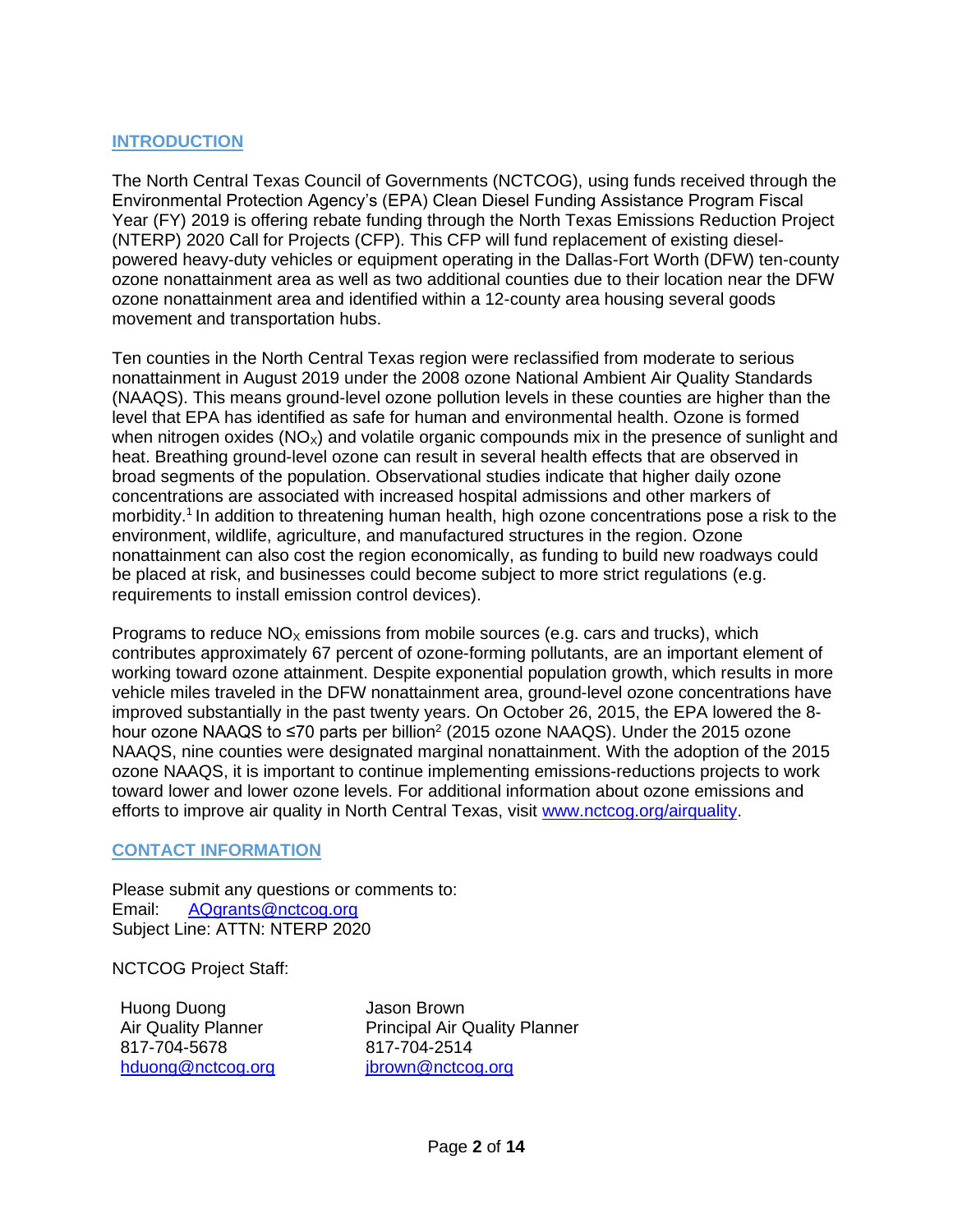### <span id="page-2-0"></span>**SCHEDULE**

Applications will be accepted and reviewed on a competitive basis. See the "Application Process" section for more details.

| <b>Milestone</b>                                                         | <b>Estimated Timeframe</b>                                                                                                                                       |
|--------------------------------------------------------------------------|------------------------------------------------------------------------------------------------------------------------------------------------------------------|
| Call for Projects Opens                                                  | October 12, 2020                                                                                                                                                 |
| <b>Project Application Deadline</b>                                      | Every three months, at 5 pm Central<br>Time, Beginning January 8, 2021 and<br>Continuing Until All Funds Awarded or<br><b>Final Application Deadline Reached</b> |
| Proposals Evaluated & Selected                                           | Within 60 Days of Application Deadline                                                                                                                           |
| <b>Awarded Projects Announced</b>                                        | Within 60 Days of Application Deadline                                                                                                                           |
| Awardees to Receive Agreements for Execution<br>and Approval to Purchase | Within 60 Days of Rebate Announcement                                                                                                                            |
| All Approved Projects Must Be Implemented                                | March 1, 2022 February 26, 2023                                                                                                                                  |

#### **Project Dates**

Projects must be implemented, and final reimbursement request submitted by March 1, 2022 February 26, 2023. NCTCOG expects notifying rebate recipients of award within 60 days of the application deadline.

#### <span id="page-2-1"></span>**ELIGIBLE REBATE RECIPIENTS & PROJECT AREA**

This CFP is open to private sector fleets for high-use diesel vehicles and equipment operating in the ten counties currently classified as nonattainment for the pollutant ozone under either the 2008 or 2015 ozone standards. This includes Collin, Dallas, Denton, Ellis, Johnson, Kaufman, Parker, Rockwall, Tarrant, and Wise counties. Additionally, Navarro County and Hood County will be included in the project area due to their location near the DFW ozone nonattainment area and identified within a 12-county area housing several goods movement and transportation hubs. Hood County is a participant in the EPA's ozone advance program. Navarro County is listed by EPA as a priority area under the 2011 National-Scale Air Toxics Assessment. Exhibit 1 displays all eligible counties.

To be eligible, all rebate recipients must have adopted a policy which is consistent with the Regional Transportation Council (RTC) Clean Fleet Policy prior to the application submittal. To meet this requirement, the policy should include goals or elements which meet the following objectives:

- 1) Reduce emissions from fleet activities;
- 2) Reduce fuel consumption among fleet vehicles and equipment;
- 3) Support partnership with the NCTCOG and DFW Clean Cities Coalition; and
- 4) Educate fleet personnel on air quality and fuel consumption efforts.

More information, including a template policy, guidance documents and details on what these four objectives entail, can be found at [www.nctcog.org/fleetpolicy.](http://www.nctcog.org/fleetpolicy)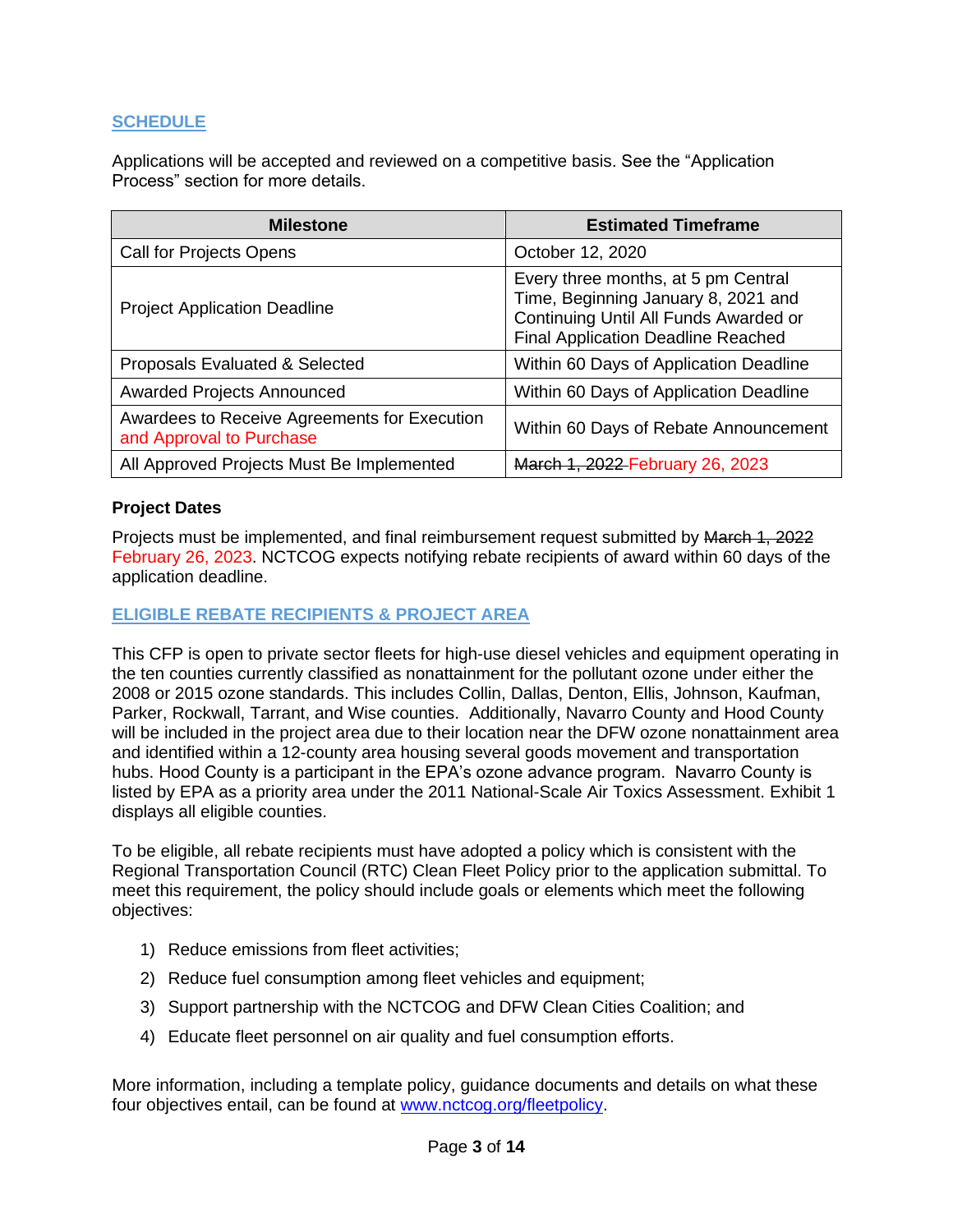In addition, all rebate recipients must submit an online risk assessment:

- o NCTCOG will conduct a risk assessment of all anticipated rebate recipients prior to final selection. This assessment includes the following elements:
	- **Einancial/organizational capacity**
	- History of performance for federal funds
	- Experience in carrying out a federally compliant procurements, and the proposed procurement approach for this project
	- Results of previous audits
	- Past performance on NCTCOG-related grants
- $\circ$  NCTCOG is not obligated to fund a proposal from a rebate recipient that has demonstrated marginal or unsatisfactory performance on previous grants or contracts with NCTCOG and/or other state or federal agencies.
- $\circ$  NCTCOG is not obligated to fund a proposal from a rebate recipient based on a determination of the risks, including the financial condition of the recipient and other risk factors as may be determined by NCTCOG.



#### **Exhibit 1: Project Area Map**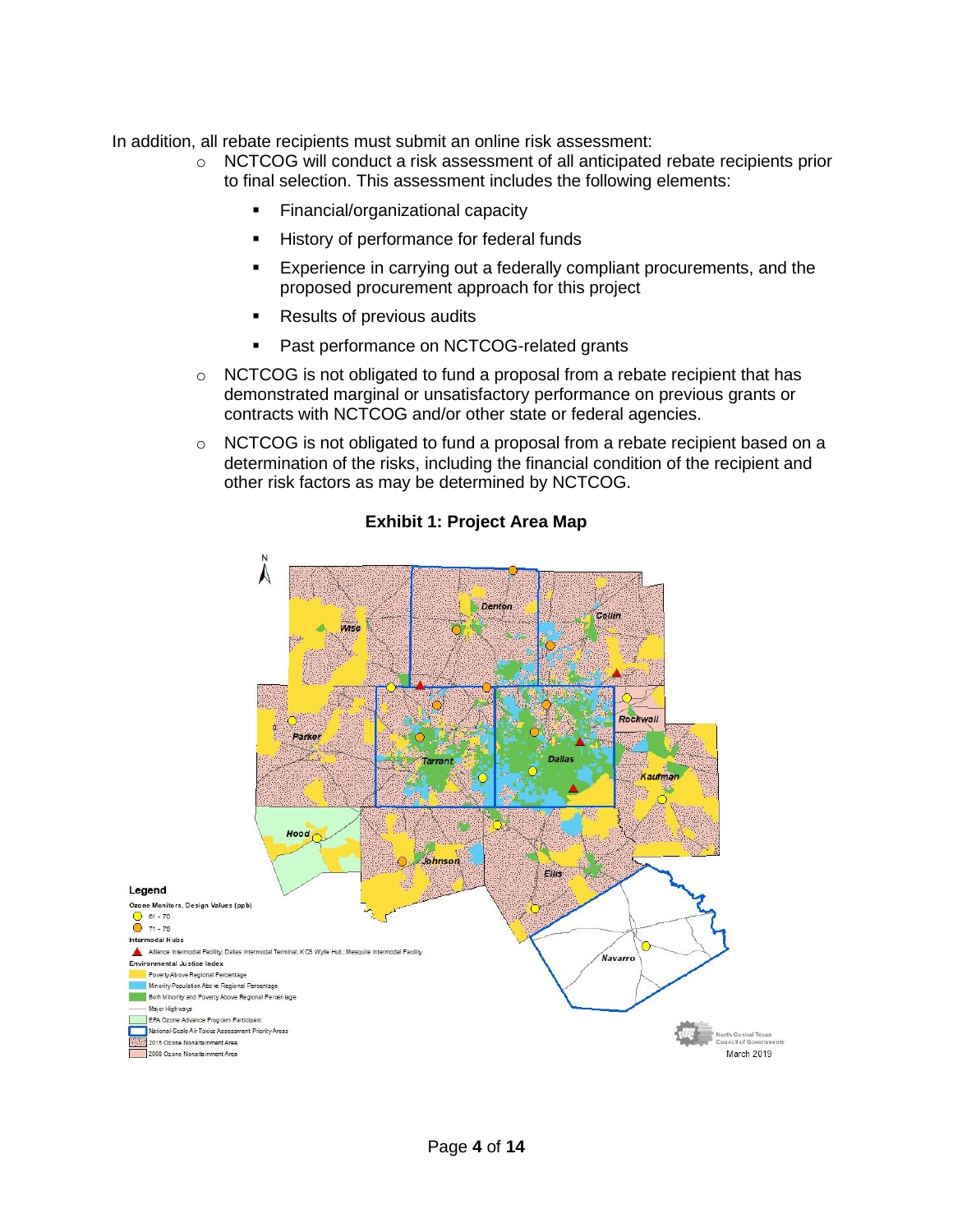### <span id="page-4-0"></span>**PROJECT ELIGIBILITY & APPLICATION REQUIREMENTS**

#### **All projects must reduce NO<sup>X</sup> emissions from existing diesel-powered vehicles or equipment, and fit one of the following categories:**

The following requirements will apply to all rebate recipients under this program. NCTCOG reserves the right to withhold rebate payment or request return of funds if these requirements are not met and/or not sufficiently documented. Potential Rebate recipients should consider these conditions carefully when evaluating whether to submit a rebate application.

Rebate funding will be available for the following:

Vehicle and Equipment Replacements: Certified Vehicle/Equipment Replacements for Highway Diesel Vehicles and Nonroad Diesel Vehicles and Equipment

Idling Control Strategies: Shore power installation for rail and switch yards

#### **Project Type 1:**

**Vehicle Replacement** – replacement of an older diesel on-road vehicle with a newer model year on-road vehicle. Vehicle replacement includes over the road, long-haul trucks and other freight and goods movement trucks. Manufacturers include Kenworth, Peterbilt. International, etc.

NCTCOG does intend to offer recipients the flexibility to scrap a 1996-2009 engine model year (EMY) vehicle.

| <b>Current Gross</b><br><b>Vehicle Weight</b><br><b>Rating (GVWR)</b> | <b>Eligible Old</b><br><b>Engine Model</b><br><b>Years</b> | <b>Eligible New</b><br><b>Vehicle</b>                         | <b>Maximum Funding Levels</b>                                                                                                           |
|-----------------------------------------------------------------------|------------------------------------------------------------|---------------------------------------------------------------|-----------------------------------------------------------------------------------------------------------------------------------------|
| 16,001 and Up                                                         | $1996 -$<br>20062009                                       | 2016 or Newer<br>Diesel or Alternative<br><b>Fuel Vehicle</b> | 45% Cost if New Is Electric*                                                                                                            |
|                                                                       | $1996 -$<br>2009Newer                                      | 2016 or Newer Zero<br><b>Emission Vehicle</b>                 | 35% Cost if New is Powered by<br><b>Engine Certified to CARB**</b><br>optional Low-NO <sub>x</sub> Standards<br>25% Cost for All Others |

#### **Table 1: Replacement of Diesel On-Road Vehicle Eligibility Details**

*\*Includes charging pedestal and installation cost, one per purchased vehicle and subject to applicable cost-share.*

*\*\*CARB=California Air Resources Board; a list of currently available engines certified to CARB Low-NOX standards are available at:* 

[https://ww2.arb.ca.gov/sites/default/files/classic//msprog/onroad/optionnox/optional\\_low\\_nox](https://ww2.arb.ca.gov/sites/default/files/classic/msprog/onroad/optionnox/optional_low_nox_certified_hd_engines.pdf) [\\_certified\\_hd\\_engines.pdf](https://ww2.arb.ca.gov/sites/default/files/classic/msprog/onroad/optionnox/optional_low_nox_certified_hd_engines.pdf)

#### **Project Type 2:**

**Non-Road Vehicles and Equipment Replacement** – replacement of an older diesel nonroad equipment that operates 500 or more hours per year, with a newer model year non-road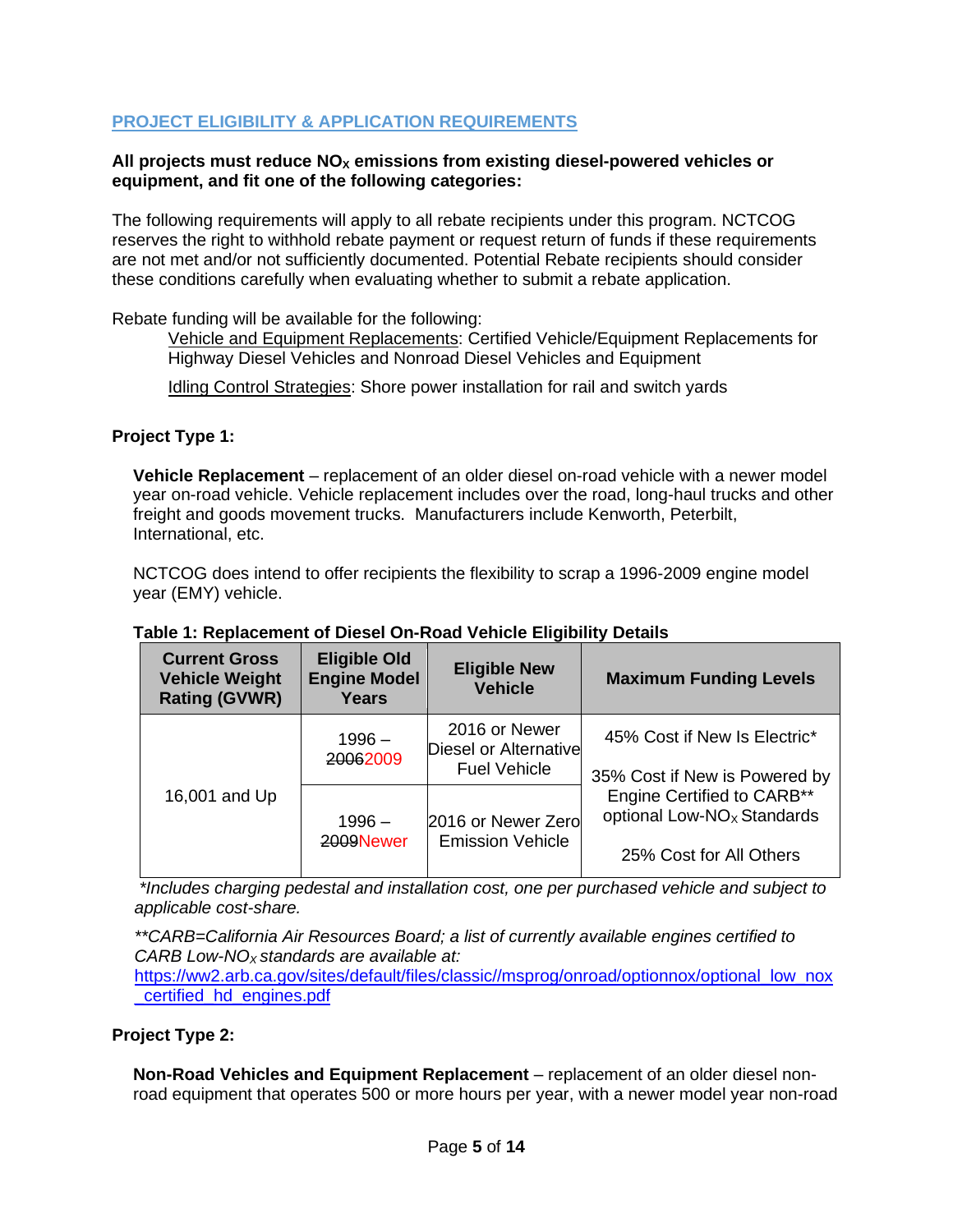equipment. Non-road equipment includes vocations such as construction, agriculture, and industrial uses and manufacturers such as Caterpillar, Volvo, John Deere, Komatsu, New Holland, etc. Eligible equipment includes items such as tractors, backhoes, graders, and other heavy equipment used off-road.

| <b>Current</b>                     | <b>Eligible Old</b>                         | <b>Engine Model Year 2019 or</b><br><b>Newer</b>                  |                                                             |                                                             |
|------------------------------------|---------------------------------------------|-------------------------------------------------------------------|-------------------------------------------------------------|-------------------------------------------------------------|
| <b>Engine</b><br><b>Horsepower</b> | <b>Engine Model</b><br><b>Year and Tier</b> | <b>Eligible New</b><br><b>Compression</b><br><b>Ignition Tier</b> | <b>Eligible New</b><br><b>Spark</b><br><b>Ignition Tier</b> | <b>Maximum</b><br><b>Funding Levels</b>                     |
| $0 - 50$                           | 2006 and Newer;<br>Unregulated - Tier       | Tier 4 final or<br><b>All-Electric</b>                            |                                                             | 45% Cost if New<br>Is Electric*                             |
| $51 - 300$                         | 1996 and Newer;<br>Tier $0 -$ Tier 2        | Tier 3, 4 interim,<br>Tier 4 final or<br><b>All-Electric</b>      |                                                             | 35% Cost if New<br>is Powered by<br><b>Engine Certified</b> |
| $51 - 300$                         | 1996 and Newer;<br>Tier 3                   | Tier 4 final or<br><b>All-Electric</b>                            | Tier 2                                                      | to CARB**<br>optional Low-NO <sub>x</sub>                   |
| $301+$                             | 1986 and Newer;<br>Tier $0 -$ Tier 2        | Tier 3, 4 interim,<br>Tier 4 final or<br><b>All-Electric</b>      |                                                             | <b>Standards</b><br>25% Cost for All                        |
| $301+$                             | 1986 and Newer;<br>Tier 3                   | Tier 4 final or<br>All-Electric                                   |                                                             | Others                                                      |

| Table 2: Replacement of Diesel Non-Road Vehicle and Equipment Eligibility Details*** |
|--------------------------------------------------------------------------------------|
|--------------------------------------------------------------------------------------|

*\*Includes charging pedestal and installation cost, one per purchased vehicle and subject to applicable cost-share* 

*\*\*CARB=California Air Resources Board; a list of currently available engines certified to CARB Low-NOX standards are available at:* 

[https://ww2.arb.ca.gov/sites/default/files/classic//msprog/onroad/optionnox/optional\\_low\\_nox](https://ww2.arb.ca.gov/sites/default/files/classic/msprog/onroad/optionnox/optional_low_nox_certified_hd_engines.pdf) [\\_certified\\_hd\\_engines.pdf](https://ww2.arb.ca.gov/sites/default/files/classic/msprog/onroad/optionnox/optional_low_nox_certified_hd_engines.pdf)

*\*\*\*Agricultural pumps: No funds awarded this Call for Projects (CFP) shall be used to retrofit, replace, or upgrade agricultural pumps that operation for less than 250 hours per year. All other non-road engines: No funds awarded under this CFP shall be used to retrofit, replace, or upgrade all other non-road engines that operates less than 500 hours per year*

### **Project Type 3:**

**Table 3: Idling Control Strategies Eligibility Details**

| <b>Eligible Equipment*</b>                                                                                                                   | <b>Goods Movement</b><br><b>Areas Identified for</b><br><b>Inclusion for Rail</b><br>Yards                                         | <b>Operational</b><br><b>Minimum for</b><br><b>Funding</b>                                                                            | <b>Maximum</b><br><b>Funding Levels</b> |
|----------------------------------------------------------------------------------------------------------------------------------------------|------------------------------------------------------------------------------------------------------------------------------------|---------------------------------------------------------------------------------------------------------------------------------------|-----------------------------------------|
| Shore power<br>installation for rail<br>and switch yards<br>locomotives,<br>automatic<br>shutdown/start-up<br>systems for<br>locomotives and | Counties: Collin,<br>Dallas, Denton, Ellis,<br>Hood, Johnson,<br>Kaufman, Navarro,<br>Parker, Rockwall,<br><b>Tarrant and Wise</b> | No funding eligible<br>for retrofitting or<br>installation<br>technology on<br>engines operating<br>less than 1,000 hours<br>per year | 40% Cost<br>Coverage                    |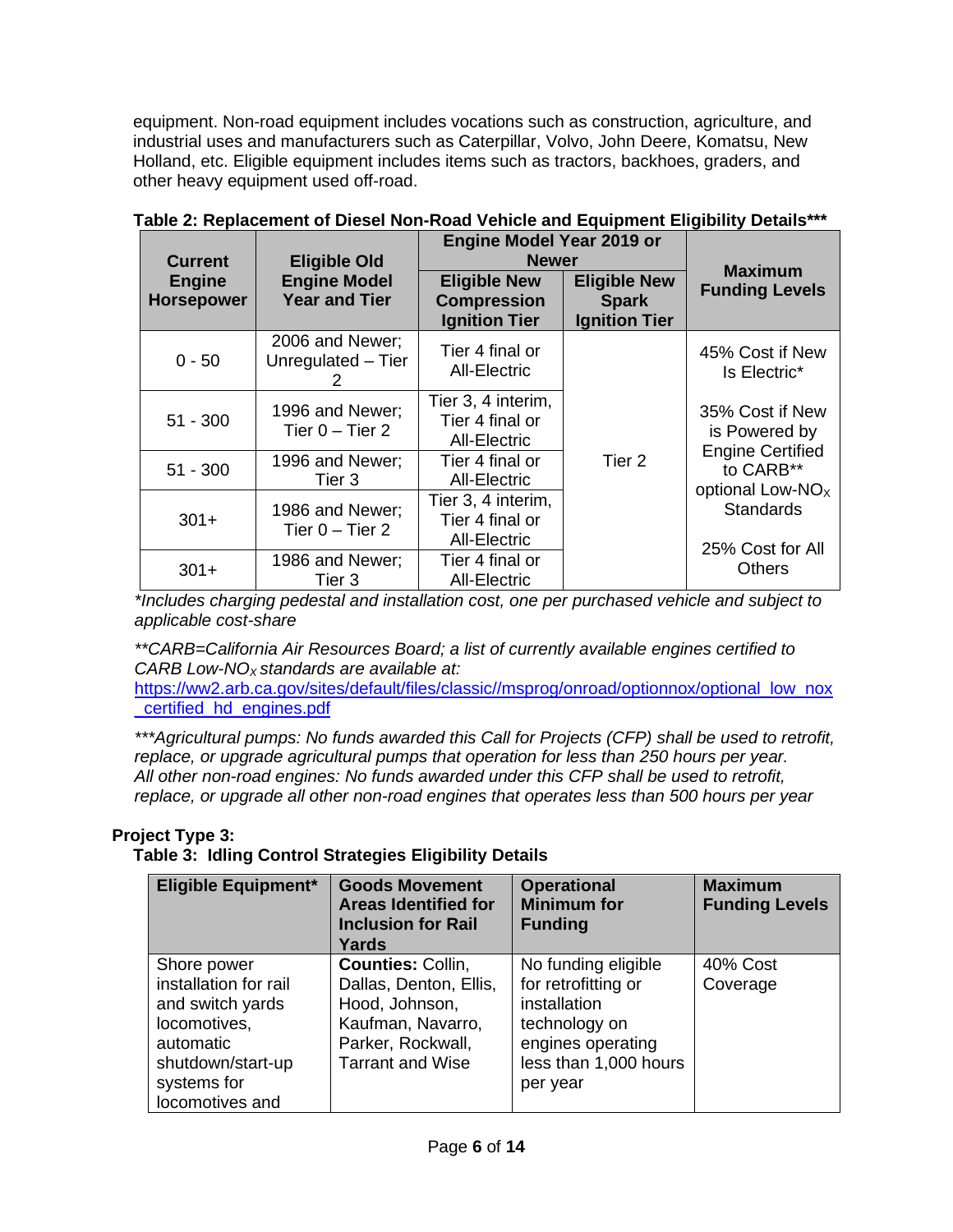| shore connection<br>systems.<br>Technologies used<br>must be on the EPA<br>SmartWay verified<br>list.** | <b>Cities: Dallas, Fort</b><br>Worth, Irving,<br>Arlington, Carrollton,<br>Plano, Forney,<br>Weatherford,<br>Waxahachie,<br>Midlothian, Ennis,<br>Burleson, Cleburne,<br>Corsicana, Kerens,<br>Rice, Granbury,<br>DeCordova, Rockwall<br>and Decatur |  |  |
|---------------------------------------------------------------------------------------------------------|------------------------------------------------------------------------------------------------------------------------------------------------------------------------------------------------------------------------------------------------------|--|--|
|---------------------------------------------------------------------------------------------------------|------------------------------------------------------------------------------------------------------------------------------------------------------------------------------------------------------------------------------------------------------|--|--|

# \* **Replacement of locomotives or their primary engines not eligible.**

 \*\*SmartWay Verified locomotive technologies -- including the specified categories -- are listed in a table at: [https://www.epa.gov/verified-diesel-tech/smartway-verified-list-idling](https://www.epa.gov/verified-diesel-tech/smartway-verified-list-idling-reduction-technologies-irts-locomotives)[reduction-technologies-irts-locomotives](https://www.epa.gov/verified-diesel-tech/smartway-verified-list-idling-reduction-technologies-irts-locomotives)

The following requirements will apply to all rebate recipients under this program. NCTCOG reserves the right to withhold rebate payment or request return of funds if these requirements are not met and/or not sufficiently documented. Potential Rebate recipients should consider these conditions carefully when evaluating whether to submit a rebate application.

### **Rebate Award:**

| <b>Project Description</b> | <b>New Vehicle</b> | <b>Funding</b>   | <b>Rebate</b> |
|----------------------------|--------------------|------------------|---------------|
|                            | <b>Cost</b>        | <b>Threshold</b> | <b>Amount</b> |
| Replace 1 Large Truck      | \$400,000          | 25%              | \$100,000     |
| with New Diesel Truck      |                    |                  |               |
| Replace 1 Class 6/7        | \$163,000          | 35%              | \$57,050      |
| <b>Truck with New CNG</b>  |                    |                  |               |
| Class 6/7 Truck            |                    |                  |               |
| Replace 1 Box Truck with   | \$160,000          | 25%              | \$40,000      |
| New Diesel Box Truck       |                    |                  |               |

#### **Table 3: Example Scenarios for Rebate Award**

#### **New Equipment for Replacement:**

- New vehicles/equipment must perform the same function, be of the same type, and have a similar gross vehicle weight rating (GVWR) or horsepower as the vehicles/equipment being replaced. Specific advance approval must be obtained from NCTCOG if:
	- $\circ$  For on-road vehicles, the GVWR does not stay within 10 percent of the engine's intended service class.
	- o For non-road equipment, the horsepower does not stay within 25 percent of the old engine.
- New vehicles/equipment must remain operational in the DFW ozone nonattainment area for at least five years.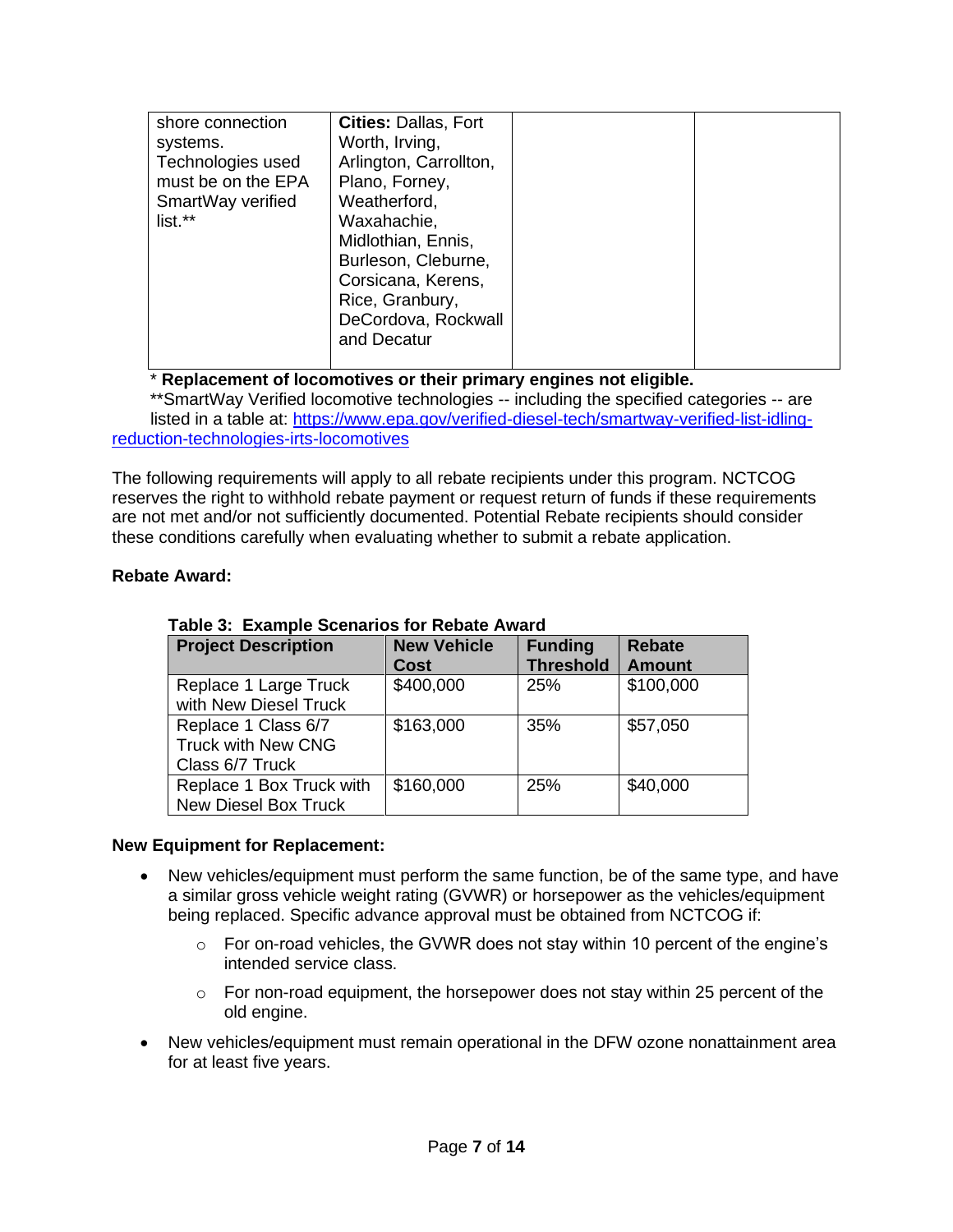• Funding will not be awarded to replacement projects that would have occurred within three years of the project start date based on normal fleet turnover (attrition) as defined in the equipment or fleet owner's budget plan, operating plan, standard procedures, or retirement schedule. Normal attrition does not include replacements that must occur due to a State or Local mandate. Replacement projects must include a detailed discussion of the fleet owner's normal attrition schedule and must explain how the proposed emission reductions are above and beyond what would have occurred through normal fleet turnover within three years of the project start date.

# **Cost Eligibility:**

### **Eligible Costs**

- Limited to purchase costs of new vehicle and/or equipment.
- Rebate recipients must notify NCTCOG of the value of any existing financial incentives that directly reduce the cost of the proposed activity, including tax credits or deductions, other rebates, anticipated scrap value, or any other financial assistance, to allow for accurate calculation of incremental cost.

### **Ineligible Costs**

- Administrative costs and other internal costs of the rebate recipient including, but not limited to, personnel expenses, internal salaries, indirect costs, and travel.
- Fee associated with cooperative procurement organizations (e.g. BuyBoard, Sourcewell).
- Fees for a third-party consultant or dealer hired to coordinate the application or manage and administer rebate-funded activities, including coordination of the work and submission of reports and paperwork. This restriction is not intended to limit the ability of the equipment supplier or installer to include reasonable and necessary costs for managing the work to be performed in the price of the engine, equipment, or installation services. Per the Uniform Grant Management Standards, the cost-plus-percentage-ofcost method of contracting for professional services shall not be used.

### **Cost Estimate:**

• Rebate recipients are advised to consult multiple sources to ensure that estimated costs are as accurate and realistic as possible. As part of the application, rebate recipients must attach at least price quote from a sales company for each project type, that will be the basis for determining the applicable funding thresholds.

### **DUNS Number & SAM Registration:**

• Rebate recipients are required to provide a Dun and Bradstreet (D&B) Data Universal Numbering System (DUNS) number, and a current registration with the System for Award Management (SAM). Rebate recipients can receive a DUNS number at no cost by calling the toll-free DUNS Number request line at 1-866-705-5711, or visiting the D&B Website at [www.dnb.com/us/.](http://www.dnb.com/us/) Rebate recipients can receive free SAM registration at [www.SAM.gov.](http://www.sam.gov/) If a DUNS number or SAM has not yet been assigned, please include the date the rebate recipient requested a number.

### **Emissions Credit:**

Rebate recipient must surrender all emissions reductions to NCTCOG to meet air quality requirements and goals. The recipient may not utilize emissions reductions to satisfy other air quality commitments unless otherwise agreed to by NCTCOG.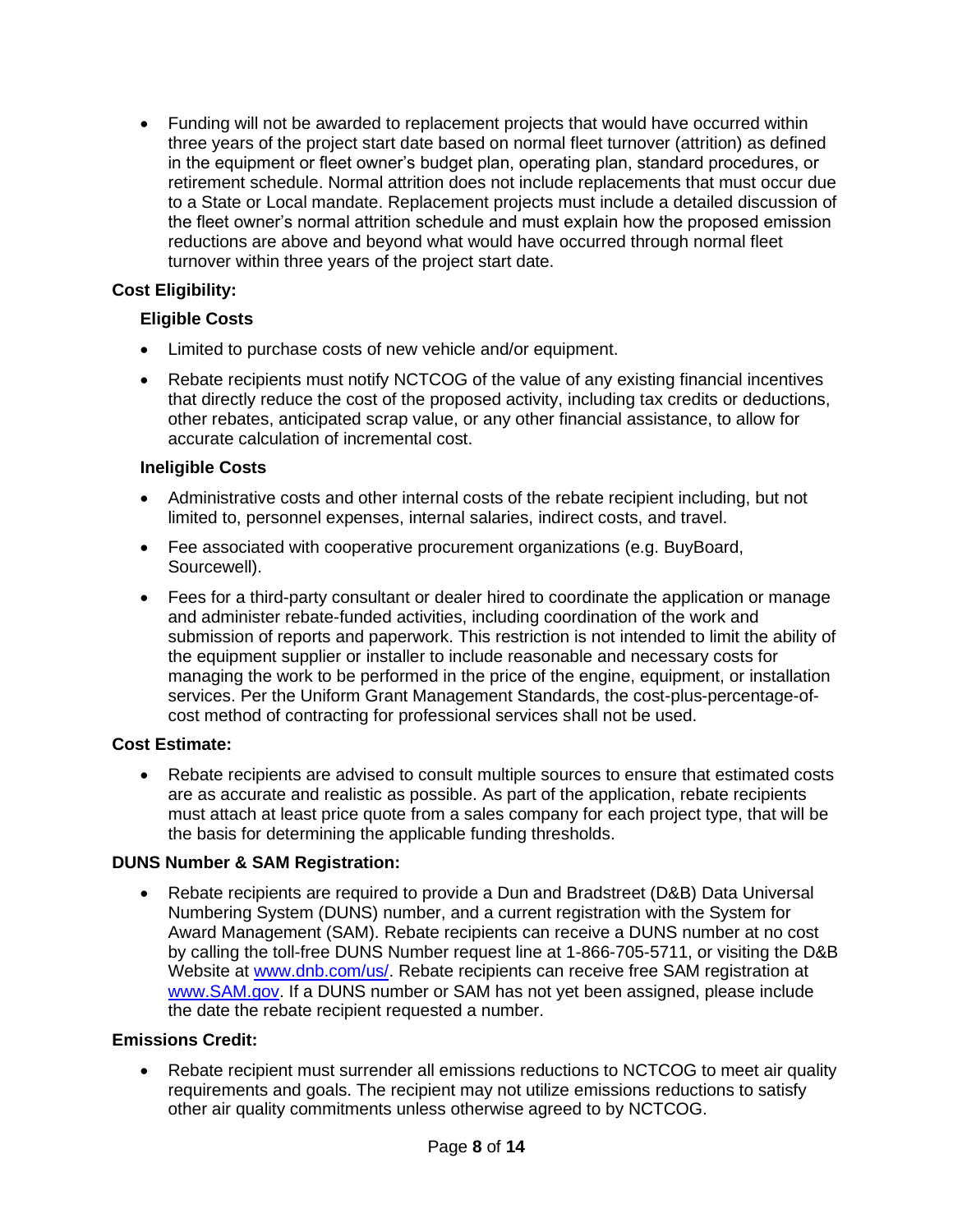#### **Voluntary Reductions:**

• Projects must be voluntary in nature and not required by any local, state, or federal law, rule, regulation, memorandum of agreement, or other legally binding document.

#### <span id="page-8-0"></span>**APPLICATION PROCESS**

Application forms are available through [www.nctcog.org/aqfunding;](http://www.nctcog.org/aqfunding) click the "North Texas Emissions Reduction Project 2020 Call for Projects" link under Hot Topics. Applications must include original signatures from the rebate recipient's Authorized Official on the certification statements in Part 4 of the application. As part of applying, rebate recipients must also complete a Risk Assessment Questionnaire available at: [https://www.surveymonkey.com/r/JW65WWP.](https://gcc01.safelinks.protection.outlook.com/?url=https%3A%2F%2Fwww.surveymonkey.com%2Fr%2FJW65WWP&data=02%7C01%7CJBrown%40nctcog.org%7Ce34942e4085a48b2d22b08d85b55cf20%7C2f5e7ebc22b04fbe934caabddb4e29b1%7C0%7C0%7C637359771393133627&sdata=7HIzs%2B%2FOXz3fUmmpLgGMp5Dpk5qzGmLc0N2ftDrxUcQ%3D&reserved=0)

The first application deadline is 5 p.m., Friday January 8, 2021 with application deadlines continuing every three months until all funds are awarded or until the final application deadline of April 9, 2021 October 8, 2021 is reached.

**Submit a hard copy Application and all needed attachments by 5 p.m. on the deadline date.** Applications received after that time will be considered with applications submitted for the next application deadline. Applications received after 5 p.m. on the final deadline will not be considered and will be returned unopened. **This hard copy submittal with original "wet" signatures will count as the official submittal and must be mailed or delivered to the following address by 5 p.m. Central Time on the appropriate deadline:**

> **North Central Texas Council of Governments Transportation Department North Texas Emissions Reduction Project 2020 Call for Projects Attention: AQ Grants 616 Six Flags Drive Arlington, TX 76011**

In addition to the hard copy submittal, NCTCOG requires an electronic submission of the Application (in Excel format) and all needed attachments to **[aqgrants@nctcog.org](mailto:aqgrants@nctcog.org)**. Electronic-only submissions will **not** be evaluated.

Applications for the North Texas Emissions Reduction Project 2020 Call for Projects will be accepted on a competitive, first-come, first-served basis. **Hard copy applications received "in hand" by 5 p.m. every three months beginning Friday, January 8, 2021, will be considered competitively with applications received since the preceding deadline. Evaluation will be based on the selection criteria outlined on page 10.** Mailed applications which are postmarked by this time but have not yet been received are not considered "in hand." Applications must be in a sealed envelope with a return address on the outside. Faxed applications will not be accepted.

Rebate recipients are encouraged to submit in advance of the submission deadline to allow staff time to review for completeness.

Steps to Apply: All the items listed below must be "in hand" by the application deadline for a project to be deemed complete.

- □ Submit Risk Assessment Questionnaire (including any required attachments)
- □ Submit Completed and Signed Application Form (including Part 1, Part 2, Part 3,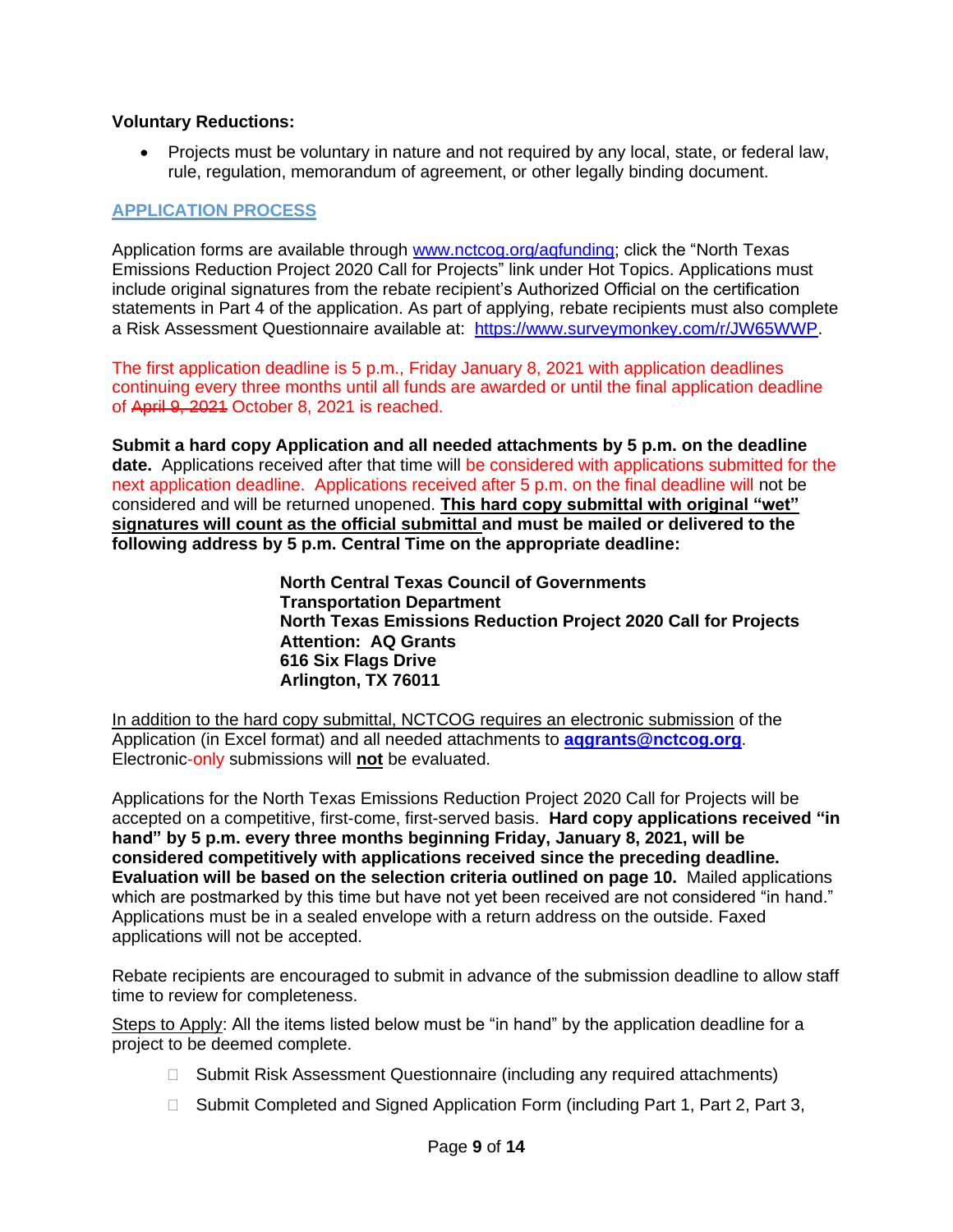and Part 4)

- $\Box$  Price Quote (at least one price quote for each project type)
- □ Signed Copy of Clean Fleet Policy (if not already on file with NCTCOG)
- □ Fleet Attrition Schedule or Policy
- $\Box$  Statement on letterhead explaining how the proposed emission reductions for each activity in the project are above and beyond what would have occurred through normal fleet turnover within three years of the project start date.

#### **Use of Consultants:**

Private consultants may be available to assist in completing and submitting an application. These consultants do not represent NCTCOG, and NCTCOG neither encourages nor discourages the use of a consultant to assist with the application process. NCTCOG has no agreement with any consultant and applications submitted by a particular consultant will not receive any more favorable treatment than other applications. Fees charged by a consultant are the responsibility of the rand may not be charged to the rebate, either directly or as an addition to the cost basis of the rebate-funded equipment. Moreover, NCTCOG staff are available to field application questions as needed.

#### <span id="page-9-0"></span>**SELECTION CRITERIA**

NCTCOG will evaluate submitted applications based upon a competitive process using the following criteria:

- **Quantitative Analysis: Cost Effectiveness (75% of total project score)**  $\circ$  Cost per ton of NO<sub>x</sub> reduced in the twelve-county project area per year.
- **Qualitative Analysis: Rebate Recipient Oversight (25% of total project score)**
	- $\circ$  The project's emissions benefits will be compared to NCTCOG's burden to administer the project.
	- $\circ$  NCTCOG will give scoring preference to projects where rebate recipients indicate they plan to install telematics and are willing to provide NCTCOG access to the information.

NCTCOG may base funding decisions on factors associated with best achieving the purpose of the CFP and is not obligated to select a project for funding. Additionally, NCTCOG may select parts of an application for funding or offer to fund less than the amount requested in an application.

#### <span id="page-9-1"></span>**REBATE ADMINISTRATION & PROJECT IMPLEMENTATION REQUIREMENTS**

Rebates are participant support costs used for subsidies, and similar one-time, lump-sum payments to recipients for the purchase of eligible emission control technologies and vehicle replacements. They are not considered subawards/subgrants as defined in 2 CFR Part 200, under this award and should not be treated as such.

NCTCOG will notify all rebate recipients whether the project has been awarded and, if so, rebate amounts awarded. The notification will be sent to all points of contact identified on the rebate application. *This notification is not authorization to begin work.* Entities selected to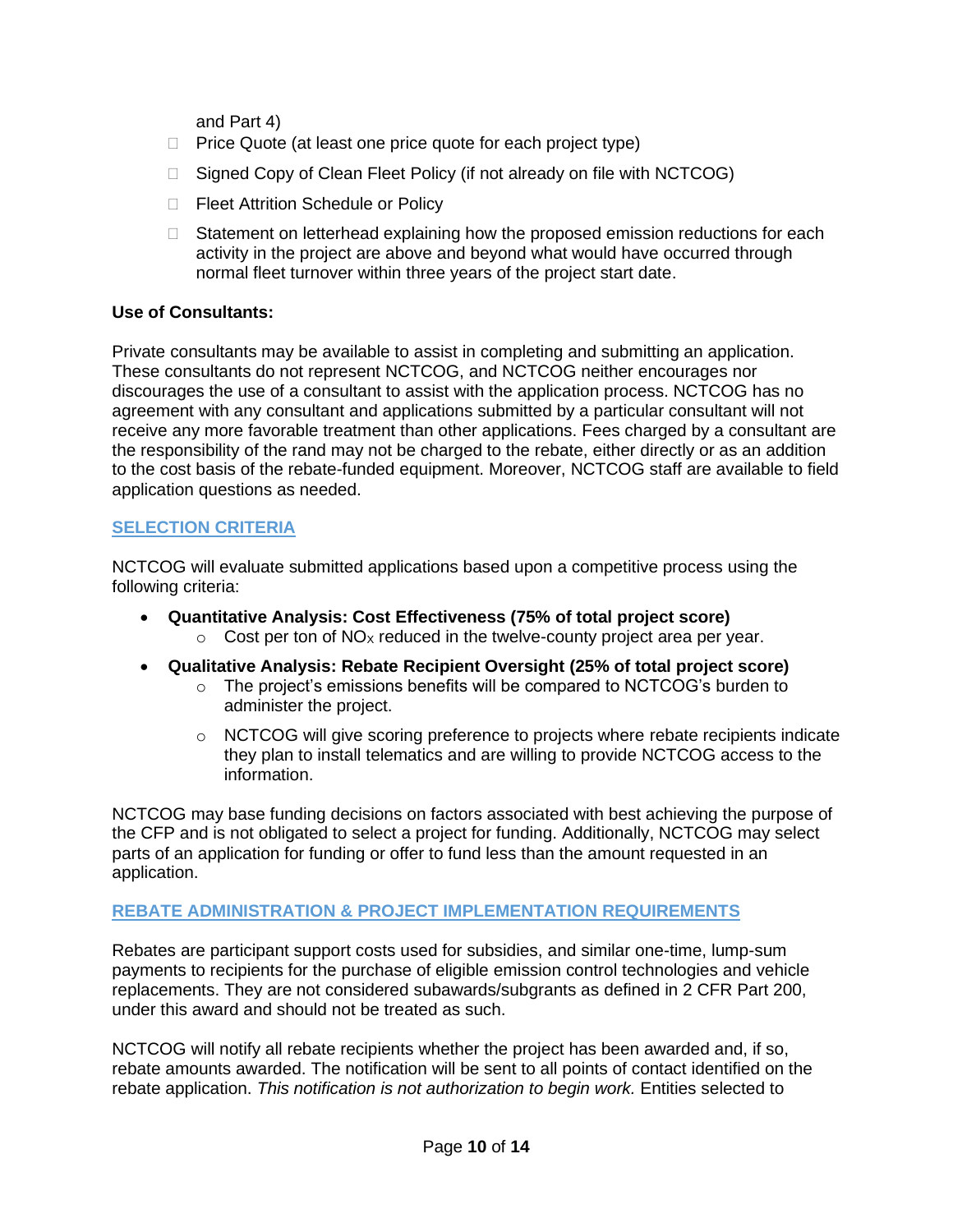receive rebate funding will be required to execute an agreement with NCTCOG in order to formally accept rebate funding.

Rebate recipients who receive a rebate award will be required to meet with NCTCOG staff prior to implementing their project to explain all rebate expectations. If awarded, the steps to implement generally are as follows:

### **Step 1: Sign Agreement with NCTCOG**

No rebate activities may begin until after the agreement between NCTCOG and the rebate recipient is fully executed. "Rebate activities" in this case includes vendor selection or placement of vehicle/equipment purchase orders. All activities must be on hold until execution of a rebate agreement by NCTCOG.

#### **Step 2: Complete Purchases in Accordance with Agreement and Scope Requirements**

Rebate recipients will be required to complete purchases per the executed agreement and as detailed in the project scope of work.

#### **Step 3: Submit for Reimbursement**

Rebates will be made on a reimbursement basis for eligible expenses incurred and paid by the rebate recipient. A cost may not be considered incurred until the rebate-funded vehicle/equipment has been paid for by the rebate recipient. Requests for reimbursement shall include documentation to show that the vehicle/equipment has been received, expenses paid by the rebate recipient, and proper vehicle/equipment disposition has occurred. **All eligible expenses must be paid in full with cash on hand (not financed, etc.) in order to be reimbursed.** Reimbursement request forms are available at [https://www.nctcog.org/trans/quality/air/funding-and](https://www.nctcog.org/trans/quality/air/funding-and-resources/agreement-information-and-forms)[resources/agreement-information-and-forms.](https://www.nctcog.org/trans/quality/air/funding-and-resources/agreement-information-and-forms)

Rebate recipients must notify NCTCOG of the value of any existing financial incentives that directly reduce the cost of the proposed activity, including tax credits or deductions, other rebates, anticipated scrap value, or any other public financial assistance, to allow for accurate calculation of incremental cost.

Rebate recipients must identify expected local match sources, which must fund at least 75, 65 or 55 percent of total replacement project cost depending on type of replacement vehicle/equipment. Matching funds should be sourced from cash in hand. Matching funds must not already be tied to other emission reduction commitments (i.e. funding from the Texas Emissions Reduction Plan or Texas Volkswagen Environmental Mitigation Program may not be used as matching funds).

### **Step 4: Disposition**

All vehicles/equipment being replaced must be rendered permanently disabled. Disabling the engine requires cutting, drilling, or punching a three inch by three-inch (3" x 3") hole in the engine block. Disabling the chassis consists of cutting completely through the frame/frame rails on each side of the vehicle/equipment at a point located between the front and rear axles. Both the engine and chassis of each vehicle/equipment must be disabled for each replacement activity.

Rebate recipients must apply for a non-repairable vehicle title in advance of completing disposition.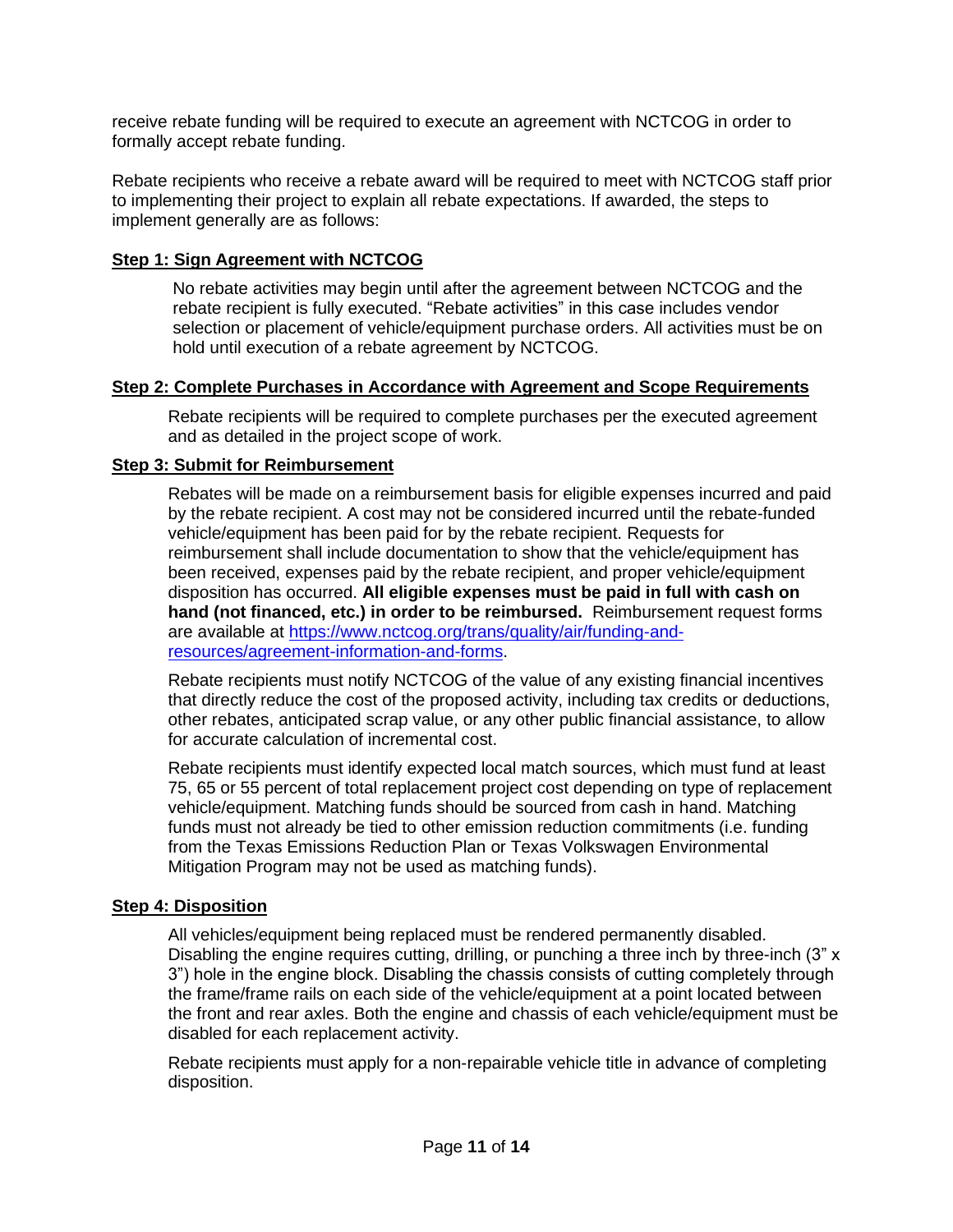NCTCOG staff must be present to witness vehicle/equipment and engine destruction and to take the required photos. Rebate recipients must schedule the destruction in coordination with NCTCOG to ensure staff attendance.

Complete documentation of vehicle/equipment disposition must be included with the reimbursement request submitted for preliminary review. Documentation will include a standard form identifying the destroyed vehicle/equipment and a standard set of photos. The Vehicle/Equipment and Engine Disposition Form (available for download at [www.nctcog.org/aqfunding/forms\)](http://www.nctcog.org/AQfunding/forms) shows the highlighted fields to be completed by the rebate recipient. NCTCOG will facilitate completion of this documentation through the destruction site visit. **NCTCOG will notify performing party of preliminary approval of reimbursement, and if disposition should proceed.**

Alternative disabling methods must be approved by NCTCOG in advance on a case by case basis. If other, pre-approved scrappage methods are used, details and documentation must be submitted to NCTCOG. Disposition documentation requirements will apply and will be detailed as part of the NCTCOG approval.

| <b>Current Eligible Vehicle</b><br><b>Year for Scrappage</b> | <b>Replacement Vehicle Year</b> | Requirement*                                                                                                                                                                                                                                                                                                                                                                                                                                                                                                                                                                                                                                                                                                                                                                               |
|--------------------------------------------------------------|---------------------------------|--------------------------------------------------------------------------------------------------------------------------------------------------------------------------------------------------------------------------------------------------------------------------------------------------------------------------------------------------------------------------------------------------------------------------------------------------------------------------------------------------------------------------------------------------------------------------------------------------------------------------------------------------------------------------------------------------------------------------------------------------------------------------------------------|
| 1996-2009 EMY                                                | 2010 EMY or newer               | Initial replacement vehicle<br>must be replaced with a<br>newer model year and initial<br>2010 or newer vehicle<br>replaces a 1996-2009 EMY<br>vehicle<br>If a 2010 engine model<br>year (EMY) or newer<br>vehicle is replaced, the<br>2010 EMY or newer<br>vehicle may be retained<br>or sold if the 2010 EMY or<br>newer vehicle will replace<br>an 1996-2009 EMY<br>vehicle, and the 1996-<br>2009 EMY vehicle will be<br>scrapped. It is preferred<br>that the scrapped unit<br>currently operates within<br>the same project<br>location(s) as the 2010<br><b>EMY</b> or newer vehicle<br>currently operates,<br>however alternative<br>scenarios may be<br>considered. Under this<br>scenario, a detailed<br>scrappage plan must be<br>submitted and will require<br>prior approval. |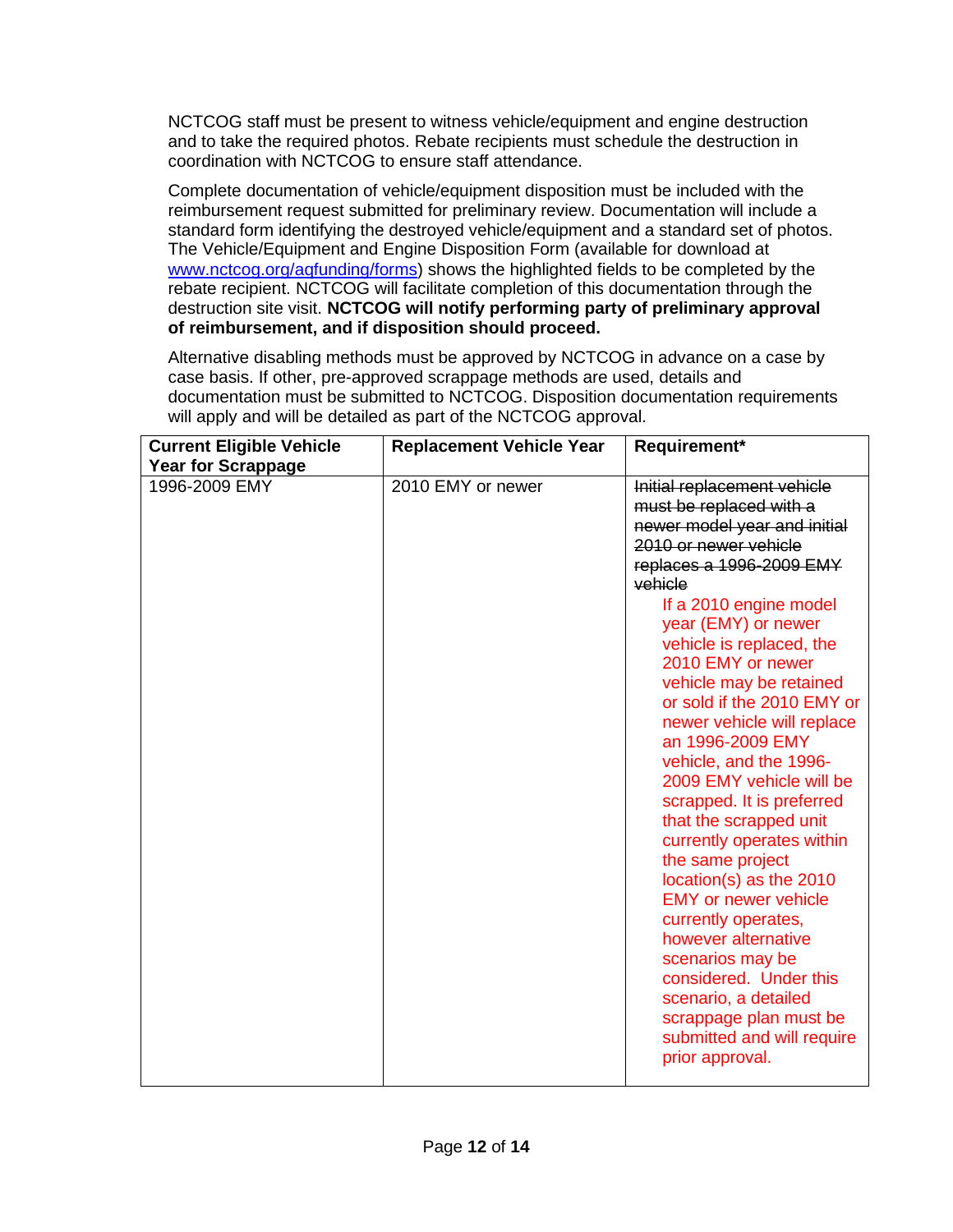\*The term "project location" as used in this RFA refers to the primary area where the affected vehicles/engines operate, or the primary area where the emissions benefits of the project will be realized. All existing and replacement vehicles are subject to the funding restrictions in this section of the RFA. All equipment must operate within the United States.

While NCTCOG does not endorse nor recommend any particular facilities, the Texas Department of Motor Vehicles maintains a list of salvage dealer facilities. This list may be a useful reference for locating facilities who can ensure compliance with this rebate program's requirements. A list of salvage yards is located at: [https://txdmv.force.com/dealers/salvagedealeragentstaging.](https://txdmv.force.com/dealers/salvagedealeragentstaging) A list of used auto recyclers is located at: [https://www.tdlr.texas.gov/dbproduction2/Ltuaprcl\\_rcy.csv.](https://www.tdlr.texas.gov/dbproduction2/Ltuaprcl_rcy.csv)

# **Step 5: Reporting and Vehicle/Equipment Use**

- **Project Status Report**: Rebate recipients must submit reports regarding project status on a monthly basis until final reimbursement is issued.
- **Annual Usage Reporting:** Rebates recipients will be required to submit annual reports which will be available through the NCTCOG website at [www.nctcog.org/aqfunding/reporting.](http://www.nctcog.org/aqfunding/reporting) Required reporting will include, but is not limited to, the following information for each activity:
	- o Hours/Mileage
	- o Asset Condition
	- o Location/Area of Operation
- **Geographic Area of Use:** All rebate-funded equipment/engines must be utilized predominantly in the twelve-county project area.
- **Automatic Vehicle Locator Service**: Rebate recipients must be open to providing automatic vehicle locator service (AVLS) device data on all rebate-funded equipment to facilitate required usage reporting. The AVLS device will track operating characteristics of the equipment, including but not limited to hours used, equipment speed (where relevant), and percentage of use within in the twelve-county project area. Rebate recipients can use AVLS data to provide to NCTCOG through annual reporting.
- **Public Awareness:** To further enhance the partnership and marketing of emission reduction efforts, the rebate recipient must agree to place a label on rebate-funded vehicles/equipment if requested by NCTCOG.
- **Notification of Changes:** Recipients must agree to notify NCTCOG of changes in the following for the duration of the 5-year operation requirement: termination of use, change in use or location, sale, transfer, or accidental or intentional destruction of rebate-funded equipment/engines.

Awarded rebate recipients are obligated to fulfill agreement requirements including, but not limited to, surrender of eligible emissions credits, and completion of reporting requirements to NCTCOG for the duration of the 5-year operation requirement. Failure to comply with these requirements may result in return of all or a pro-rata share of the rebate funds to NCTCOG.